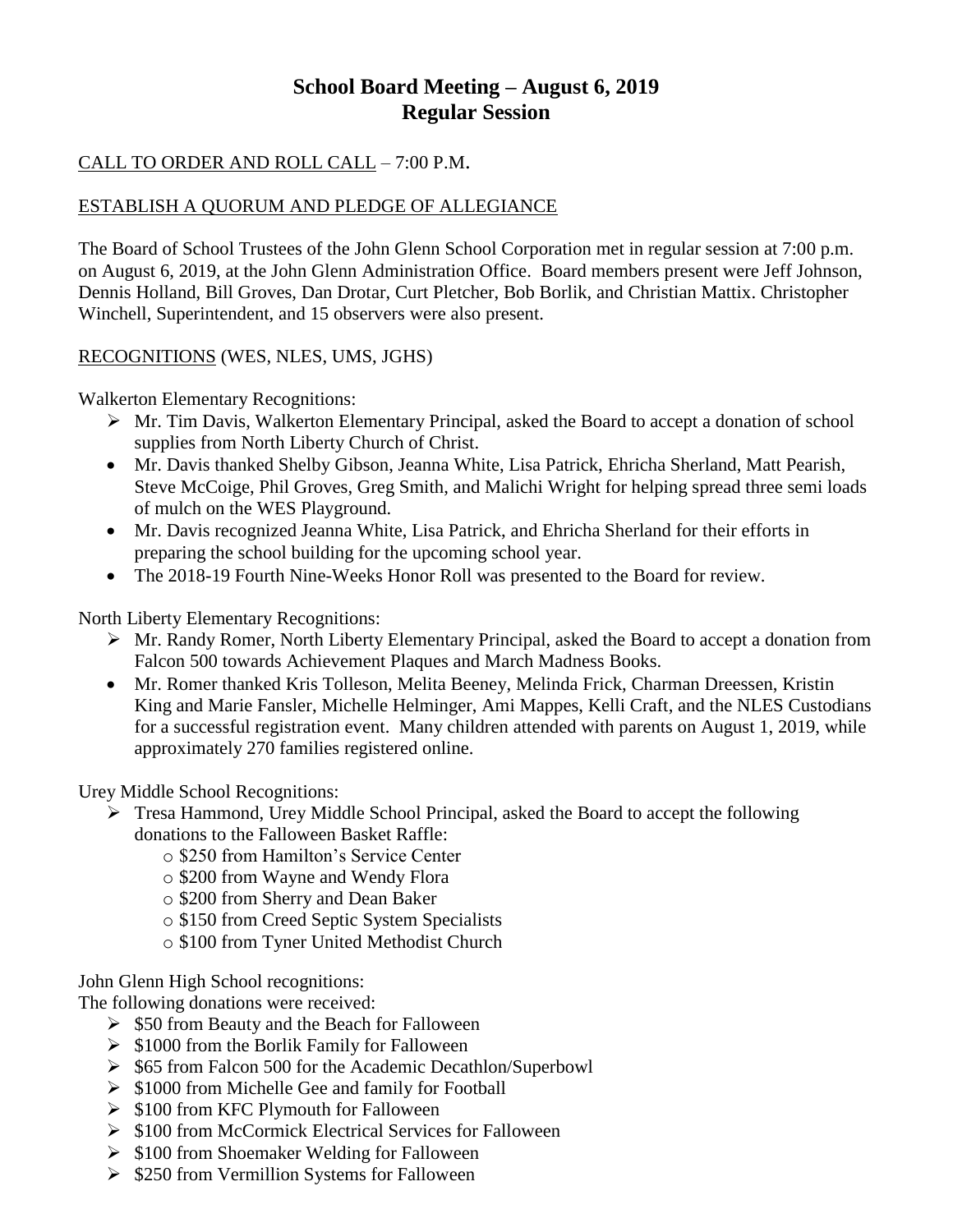The Girls' Volleyball Team held a fundraiser at Hacienda on August 1, 2019.

Christian Mattix made a motion to approve donations and fundraisers as presented and Jeff Johnson seconded the motion. The motion passed with a vote of seven to zero.

#### CONSENT AGENDA ITEMS #1 – 4

- 1. Approve Minutes July 16, 2019 Regular Session
- 2. Approve Claims 938 1015
- 3. Approve Personnel Recommendations

#### *Retirements/Resignations*

| a.          | Karlie Gibson          | 2 <sup>nd</sup> Grade Teacher, Walkerton Elementary School          |
|-------------|------------------------|---------------------------------------------------------------------|
| $b_{\cdot}$ | Patty Kennedy          | Family Consumer Sciences Teacher, John Glenn High School            |
|             |                        | (42 years of service)                                               |
| $c_{\cdot}$ | Mitzi Knepper          | Guidance Secretary, John Glenn High School (39 years of service)    |
| d.          | Lisa Masiku            | 6th Grade Teacher, Walkerton Elementary School                      |
| e.          | Angela Lile            | Volleyball Coach, Urey Middle School                                |
|             | Sharon Yelaska         | 6th Grade Volleyball Coach, North Liberty Elementary School         |
| g.          | <b>Richard Fansler</b> | Theatre Director and Auditorium Manager, John Glenn High School     |
| h.          | <b>Scott Hostetler</b> | Boys' & Girls' Intramurals, Walkerton Elementary School             |
|             | Rebecca Cummings       | Assistant Principal, Walkerton and North Liberty Elementary Schools |
|             |                        |                                                                     |

j. Sarah Nowicki Kindergarten Teacher, Walkerton Elementary School

#### *Appointments/Transfers*

a. Brianne Richardson Special Education Teacher, Walkerton Elementary School b. Dylaneigh Reardon 5<sup>th</sup> Grade Teacher, Walkerton Elementary School c. Sarina Kopacz Kindergarten Teacher, Walkerton Elementary School d. Victoria Kelsey Family and Consumer Science Teacher, John Glenn High School e. Angela Lile *Transfer* from Math Teacher, Urey Middle School to 6<sup>th</sup> Grade Teacher at Walkerton Elementary School f. Andrea Hoppe *Transfer* from 4<sup>th</sup> Grade Teacher, North Liberty Elementary to 2<sup>nd</sup> Grade Teacher at Walkerton Elementary School g. Christin Hannah Transfer from Special Education Teacher at Walkerton Elementary School to Case Conference Chairperson, John Glenn School Corporation h. Destiny Sheaks Cafeteria Staff, Walkerton Elementary School i. Katie Wikstrom Special Needs Bus Aide, John Glenn School Corporation j. Savannah Rudynski Head Start Bus Aide, John Glenn School Corporation k. Alexandrea Biernacki Kindergarten Teacher, Walkerton Elementary School 1. Mikayla Flora  $\frac{1}{2}$  Time Math Instructional Aide and  $\frac{1}{2}$  time Building Technology Facilitator, Urey Middle School

## 4. Transfer Student Requests

New requests for the 2019-2020 school year were presented to the Board for review and approval. Those new students are:

| Landon Church-Bunch | JGHS/9 |
|---------------------|--------|
| Ava DeWitt          | WES/K  |
| Malachi Elkins      | UMS/8  |
| Eli Farnsworth      | WES/1  |
| Jazlynn Ferguson    | NLES/3 |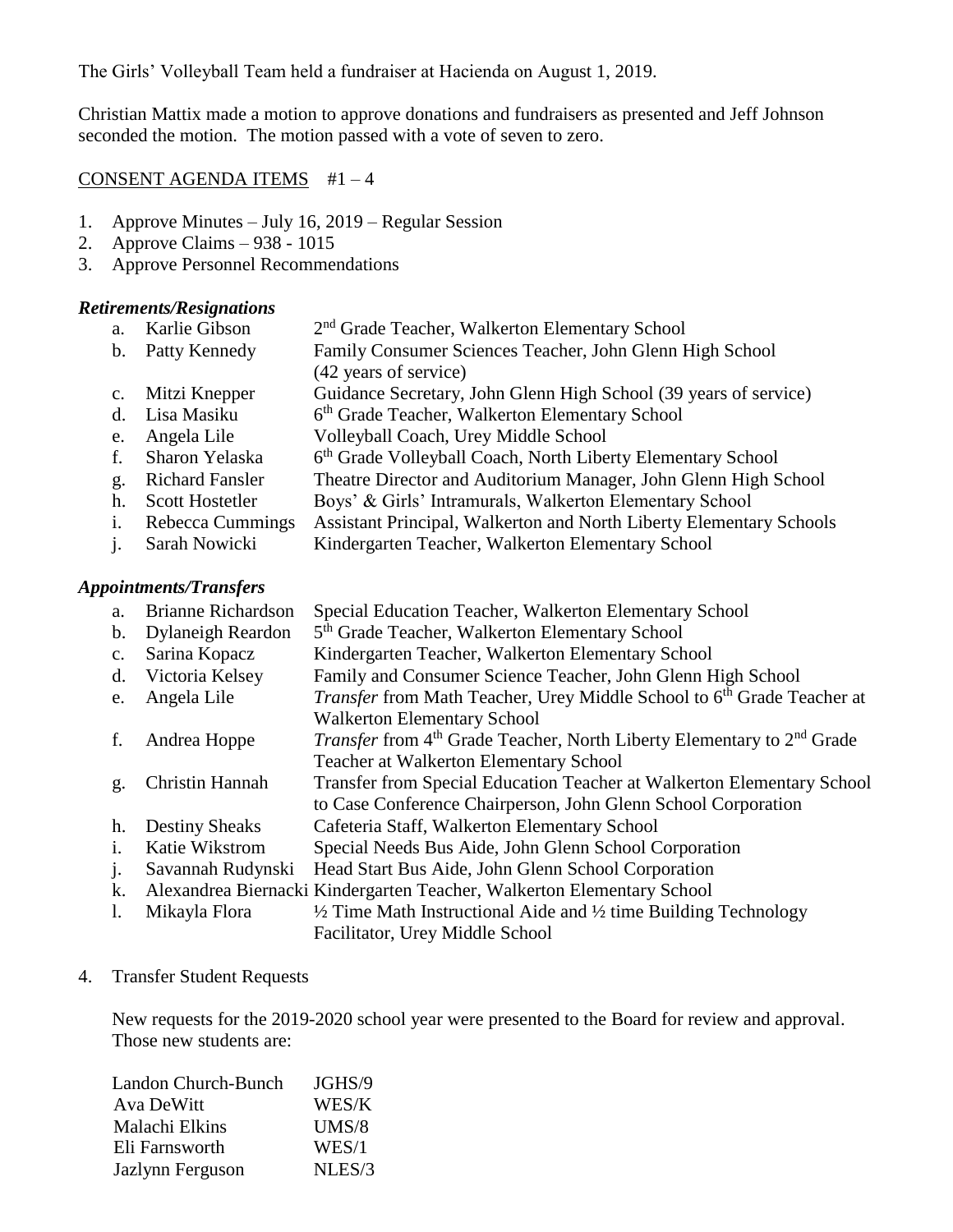| Qwyn Ferguson            | NLES/4         |
|--------------------------|----------------|
| <b>Hailey Godoy</b>      | WES/5          |
| Ayden Guzak              | JGHS/9         |
| <b>Kamren Hardesty</b>   | JGHS/9         |
| <b>Bree Hochstedler</b>  | NLES/2         |
| Jacob Hodges             | JGHS/10        |
| Jasmine Huff             | JGHS/12        |
| Laihlee Johnson          | NLES/1         |
| <b>Shelby Lawton</b>     | JGHS/12        |
| Jessica Leanos-Villegas  | WES/6          |
| <b>Braxton Leed</b>      | JGHS/9         |
| Jayna Marlatt            | WES/5          |
| Emma Martin              | JGHS/9         |
| <b>Kadie Martin</b>      | JGHS/11        |
| <b>Madelyn Martin</b>    | WES/5          |
| <b>Cassandra Mathews</b> | NLES/6         |
| Kayleen McEndarfer       | WES/K          |
| Ty McQuisten             | WES/K          |
| <b>Trayten Messick</b>   | NLES/1         |
| Lydia Nicolas            | <b>JGHS/12</b> |
| Arieana Palmer           | WES/5          |
| <b>Aaron Patterson</b>   | NLES/3         |
| Liam Picton-prater       | WES/1          |
| Lydia Picton-prater      | WES/K          |
| <b>Shelby Rice</b>       | JGHS/12        |
| <b>Bentley Santana</b>   | WES/K          |
| <b>Alexis Snodgrass</b>  | JGHS/12        |
| Sadie Stopper            | UMS/8          |
| Hope Taylor              | NLES/K         |
| <b>Elfreddy Villegas</b> | JGHS/9         |
| Ciara Vincent            | UMS/7          |
| Emma Vincent             | NLES/3         |
| <b>Austin White</b>      | UMS/8          |
| Hailie White             | JGHS/12        |
| Eli Whitmer              | NLES/5         |
| <b>Annabel Woolsey</b>   | NLES/4         |
| <b>Audrey Woolsey</b>    | NLES/1         |

Jeff Johnson made a motion to approve Consent Agenda Items one through four and Bill Groves seconded the motion. The motion passed with a seven to zero vote.

Newly appointed employees Brianne Richardson, Dylaneigh Reardon, Sarina Kopacz, Victoria Kelsey, and Mikayla Flora were in attendance and were introduced to the Board.

#### NEW BUSINESS

No new business was presented to the Board.

## REPORTS

1. Superintendent's Report